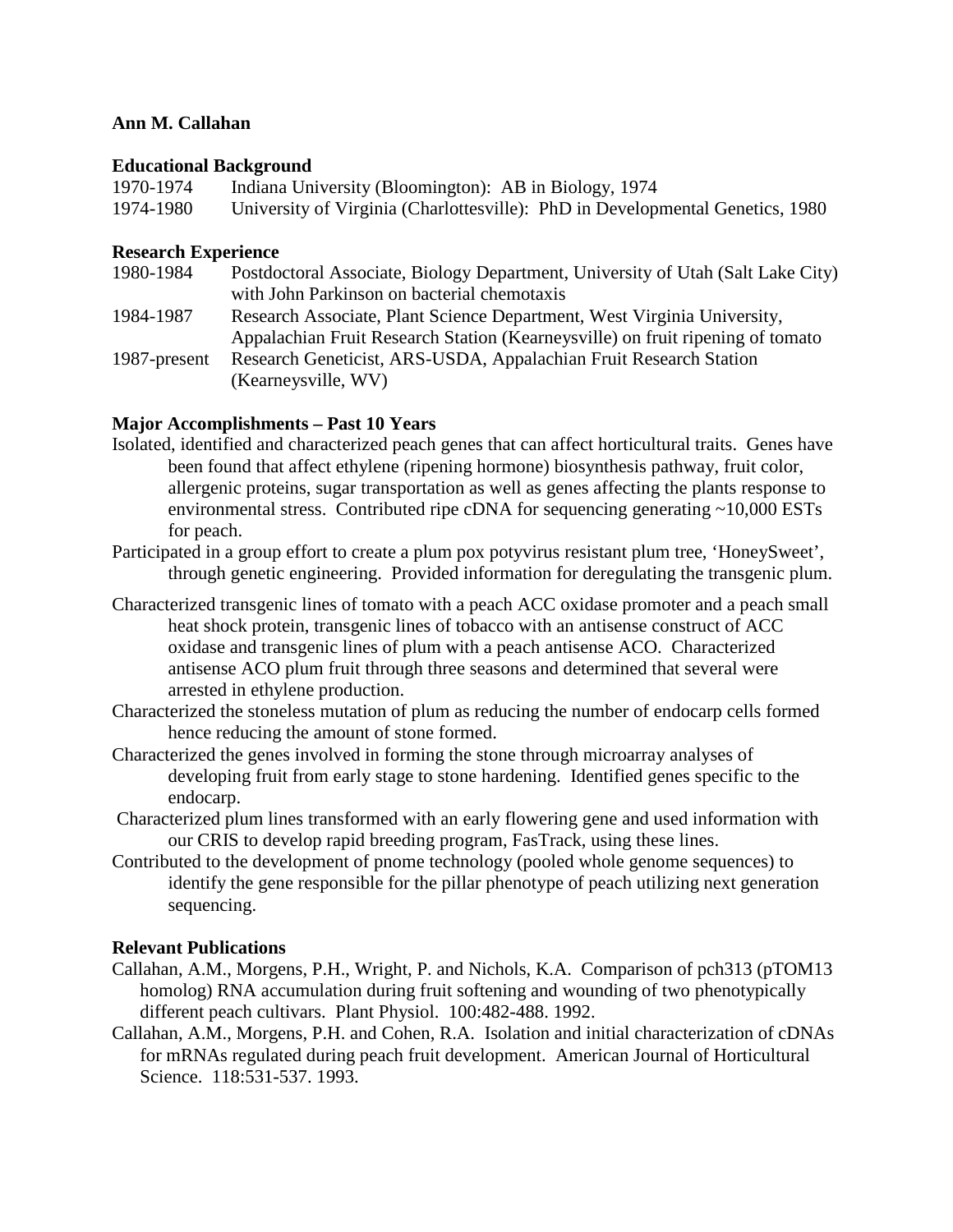- Scorza, R., Callahan, A., Levy, L., Damsteegt, V., Webb, K. and Ravelonandro, M. Posttranslational gene silencing in plum pox virus resistant transgenic European plum containing the plum pox potyvirus coat protein gene. Transgenic Research. 10:201-209. 2001.
- Callahan, A. Breeding for fruit quality. Acta Horticulturae. 622:295-302. 2003.
- Callahan, A., Scorza, R., Bassett, C., Nickerson, M. and Abeles, F. Endopolygalacturonase genes in melting and nonmelting peach cultivars. Functional Plant Biology. 31:159-168. 2004.
- Moon, H. and Callahan, A. Developmental regulation of peach ACC Oxidase promoter-GUS fusions in transgenic tomato fruits. Journal of Experimental Botany. 55:1519-1528. 2004.
- Horn, R., Lecouls, A.C., Callahan, A., Dandekar, A., Garay, L., McDord, P., Howad, W., Chan, H., Verde, I., Ramaswamy, K., Main, D., Jung, S., Georgi, L., Forrest, S., Mook, J., Zhebentyayeva, T., Yu, Y., Kim, H.R. HR, Jesudurai, C., Sosinski, B., Arus, P., Baird, V., Parfitt, D., Reighard, G., Scorza, R., Tomkins, J., Wing, R. and Abbott, A. Candidate gene data base and transcript map for peach: A model species for fruit trees. Theoretical and Applied Genetics. 110:1419-1428. 2005.
- Callahan, A. and Scorza, R. Effects of a peach antisense ACC oxidase gene on plum fruit quality. Acta Horticulturae. 738:567-573. 2007.
- Callahan, A., Dardick, C. and Scorza, R. Characterization of 'Stoneless'" A naturally occurring, partially stoneless plum cultivar. J. Amer. Soc. Hort. Sci. 134:120-125. 2009.
- Callahan, A. Plums. In: A Compendium of Transgenic Crop Plants, Volume: 4: Temperate Fruits & Nuts. Ed: Kole C. and Hall TC. Blackwell Publishing, Oxford, UK. pp. 93-120. 2009.
- Dardick, C., Callahan, A., Chiozzotto, R., Schaffer,R., Piagnani,C. and Scorza, R. Stone formation in peach fruit exhibits spatial coordination of the lignin and flavonoid pathways and similarity to Arabidopsis dehiscence. BMC Biology. 8:13. 2010.
- Callahan, A.M., Dardick, C.D., Scorza, R. 2011. Pitless plum: reality or fantasy. Chronica Horticulturae. 51:18-22.
- Srinivasan, C. Dardick, C. Callahan, A. and R. Scorza, R. Plum (*Prunus domestica*) trees transformed with poplar FT1 result in altered architecture, dormancy requirement, and continuous flowering. PLoS ONE,<http://dx.plos.org/10.1371/journal.pone.0040715>2012
- Zhu, H., Xia, R., Dardick, C.D., Callahan, A.M., An, Y., Liu, Z. 2012. Identification of peach (Prunus persica) miRNAs and their targets by deep sequencing and degradome analysis. Biomed Central (BMC) Plant Biology. DOI:10.1186/1471-2229-12-149.
- Scorza, R., Callahan, A.M., Dardick, C.D., Ravelonandro, M., Polak, J., Malinowski, T., Zagrai, I., Cambra, M., Kamenova, I. 2013. Protecting trees against virus diseases in the 21st century: genetic engineering of Plum pox virus resistance - from concept to product. Plant Cell Tissue And Organ Culture. 115:1-12.
- Scorza, R., Callahan, A.M., Dardick, C.D., Bell, R.L., Liu, Z., Srinivasan, C., Hollender, C.A., Vann, C.D., Ravelonandro, M. 2013. Tree fruit breeding for the 21st Century. Aspects of Applied Biology. 119:1-12.
- Dardick C, Callahan A, Horn R, Ruiz KB, Zhebentyayeva T, Hollender C, Whitaker M, Abbott A, Scorza R. 2013 PpeTAC1 promotes the horizontal growth of branches in peach trees and is a member of a functionally conserved gene family found in diverse plants species.Plant J. 75:618-30.